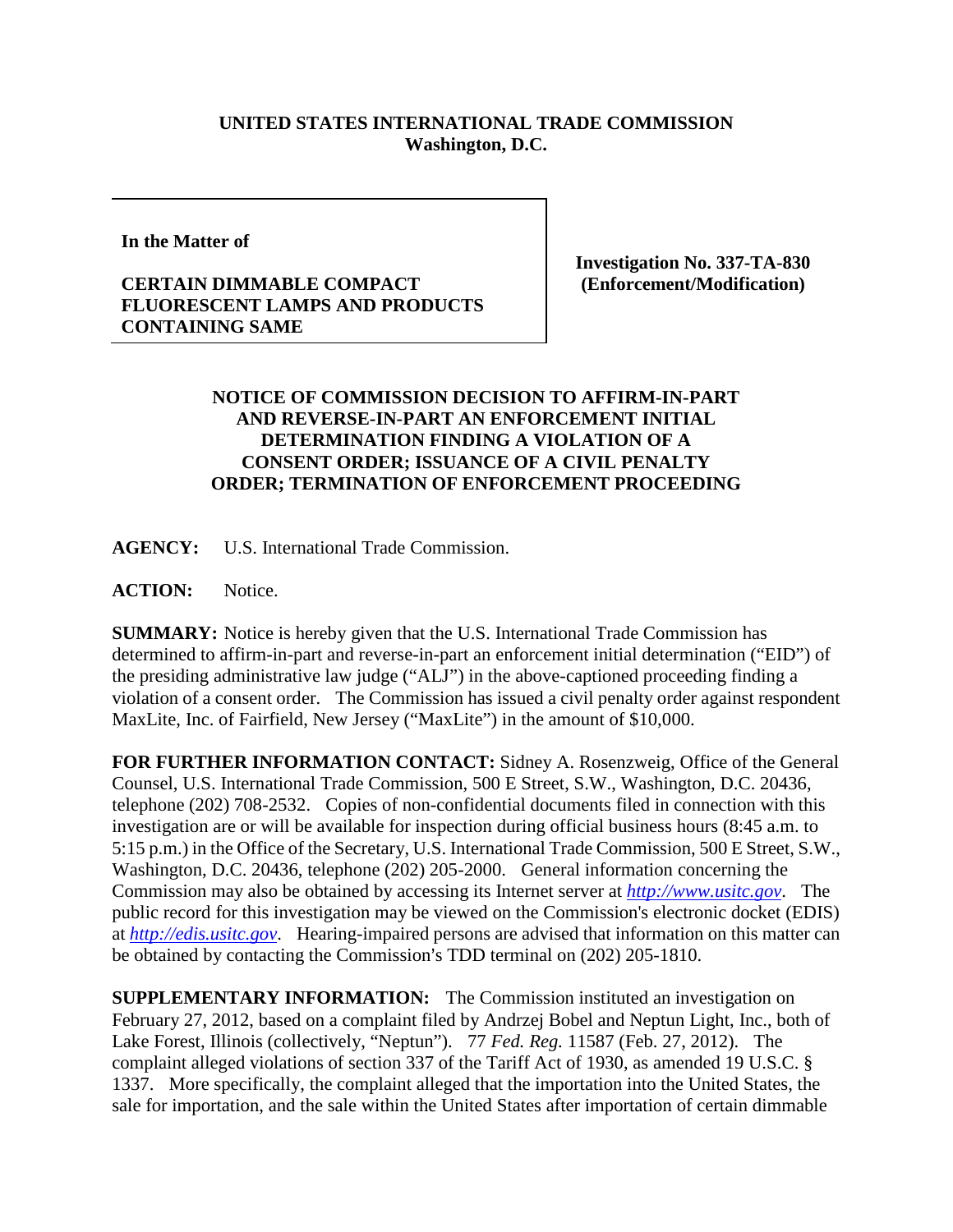compact fluorescent lamps ("CFLs") and products containing the same infringe, *inter alia*, claim 9 of United States Patent No. 5,434,480 ("the '480 patent"). The complaint named numerous respondents, including MaxLite, Inc. of Fairfield, New Jersey ("MaxLite"). On July 25, 2012, the Commission terminated the investigation with respect to MaxLite and entered a consent order preventing MaxLite from importing dimmable CFLs that infringe claim 9 of the '480 patent.

On February 6, 2013, MaxLite petitioned the Commission under Commission Rule 210.76 for modification of the consent order on the basis of certain district court proceedings regarding a covenant not to sue. On February 18, 2013, complainants filed a complaint requesting that the Commission institute a formal enforcement proceeding under Commission Rule 210.75(b) to investigate a violation of the consent order.

On April 12, 2013, the Commission determined to institute consolidated formal enforcement and modification proceedings to determine whether MaxLite is in violation of the July 25, 2012 consent order issued in the investigation; what, if any, enforcement measures are appropriate; and whether to modify the consent order. 78 *Fed. Reg.* 24233 (Apr. 24, 2013).

On January 10, 2014, the ALJ issued the EID in the combined enforcement and modification proceeding. Prior to the hearing, MaxLite effectively withdrew its request for modification. EID at 52. The ALJ therefore found MaxLite's modification request to be "moot" in view of "the parties' agreed interpretation of the Consent Order." *Id.* The EID in all other respects dealt entirely with Neptun's enforcement complaint. At issue for enforcement of the consent order were two accused types of products: certain CFL bulbs ("CFL bulbs"); and "dimmable CFL Faux Cans" ("Faux Cans").

The ALJ found that the CFL bulbs infringe claim 9 of the '480 patent. The ALJ also found that Neptun had not demonstrated infringement by the Faux Cans.

On January 23, 2014, Neptun filed a petition for review regarding claim construction and noninfringement by the Faux Cans. On January 30, 2014, MaxLite and the Commission investigative attorney ("IA") filed oppositions to Neptun's petition.

On February 26, 2014, the Commission determined to review the enforcement ID. The Commission notice requested briefing on certain patent-related issues and on assessment of the civil penalty. 79 *Fed. Reg.* 12221, 12222 (Mar. 4, 2014).

Having examined the record of this investigation, including the ALJ's final EID, the petitions for review and responses thereto, and the parties' briefing in response to the Commission notice of review, the Commission has determined to affirm-in-part and reverse-in-part the EID. In particular, the Commission reverses the ALJ's finding that claim 9 has a "bi-directionality" requirement imposed by disavowal in the patent specification. The Commission likewise reverses that portion of the noninfringement determination regarding the Faux Cans predicated on that claim construction. The Commission affirms the ALJ's determination that Neptun failed to demonstrate infringement even absent such a "bi-directionality" requirement. EID at 45-51.